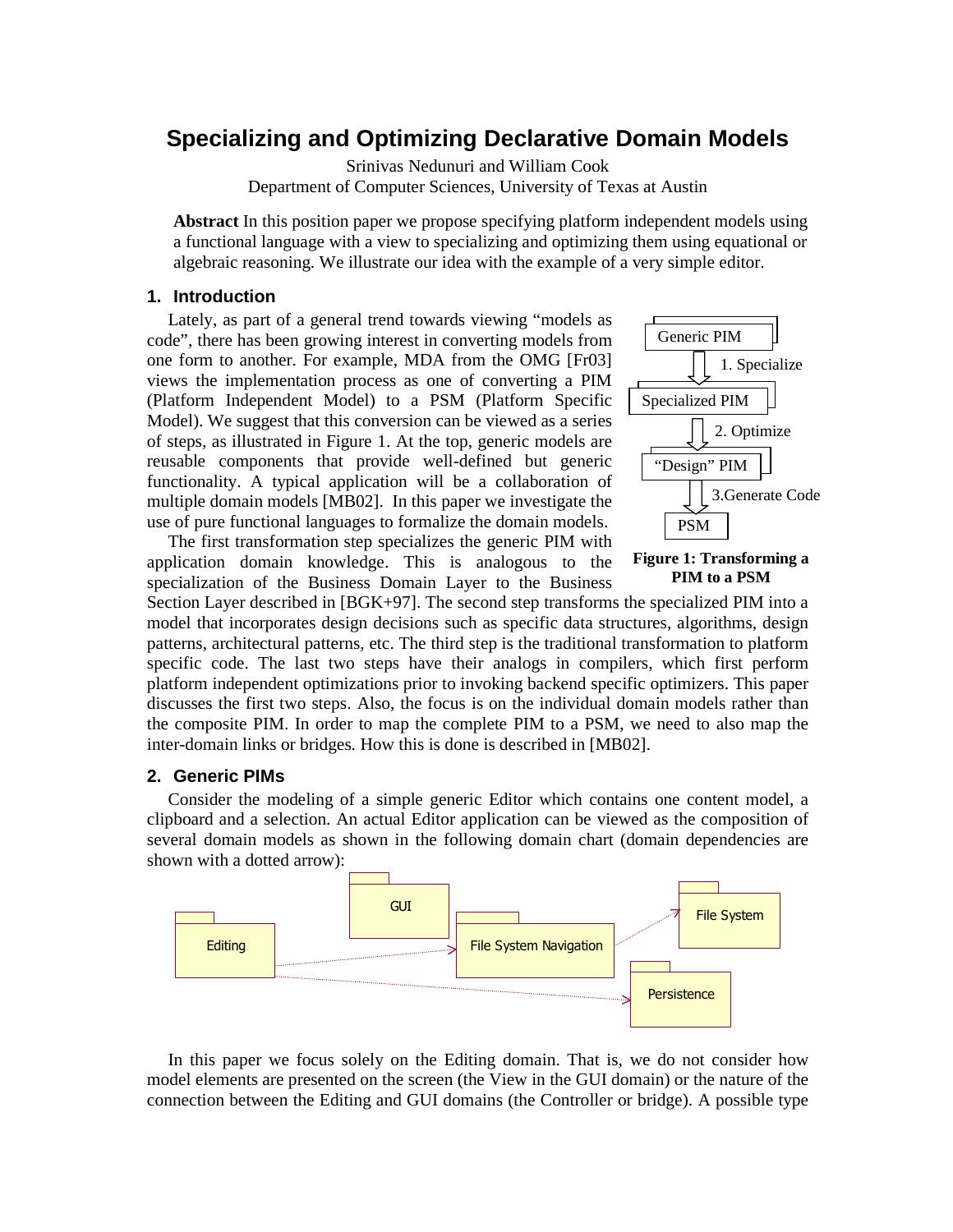model for the generic Editing PIM is shown in Figure 2. The generic domain model, analogous to a framework, defines the generic semantics of the Editing domain, which can be customized by the subdomains. The editor represents the information being edited as a ContentModel which contains a collection of ModelElements. ModelElement is an interface which must be supported by the specific types of model element being edited. The generic editor model supports abstractions for at least the cut, copy and paste commands. Our use of the Command pattern [GKJV94] allows more commands to be added by the domain specific editors. The behavior of these operations is fully specified by the generic model, but may also be specialized for particular applications. Although UML class diagrams are typically interpreted as representing object classes with mutable state, we apply a different, but equally legitimate, interpretation to the classes as declarative data abstractions. Because our models are declarative (no side effects), the methods always return a new object, as indicated by the type declarations on the model below.



**Figure 2: UML Type diagram of Generic Editor Model** 

# **3. Why declarative models?**

It has been suggested that avoiding side effects makes it easier to both develop correct programs [Bl01] and subsequently comprehend them [DLO+03]. Unfortunately, it is not easy to completely avoid side effects in most programming languages such as Java, C++, etc and still have an idiomatic efficient program. A related approach to developing correct programs known as Design by Contract [Me97] is to specify the program declaratively using a contract, and then write the body of the specification imperatively. However, it is rare to find a model that is fully specified using contracts. Part of the problem, we believe, is that after writing a declarative contract, one still has to write the imperative model, which increases, not decreases, the work effort. Functional languages take another approach to this problem: A functional program can be considered as a specification that is both side-effect free and executable. This gain can sometimes come at the cost of efficiency. Note, however, that in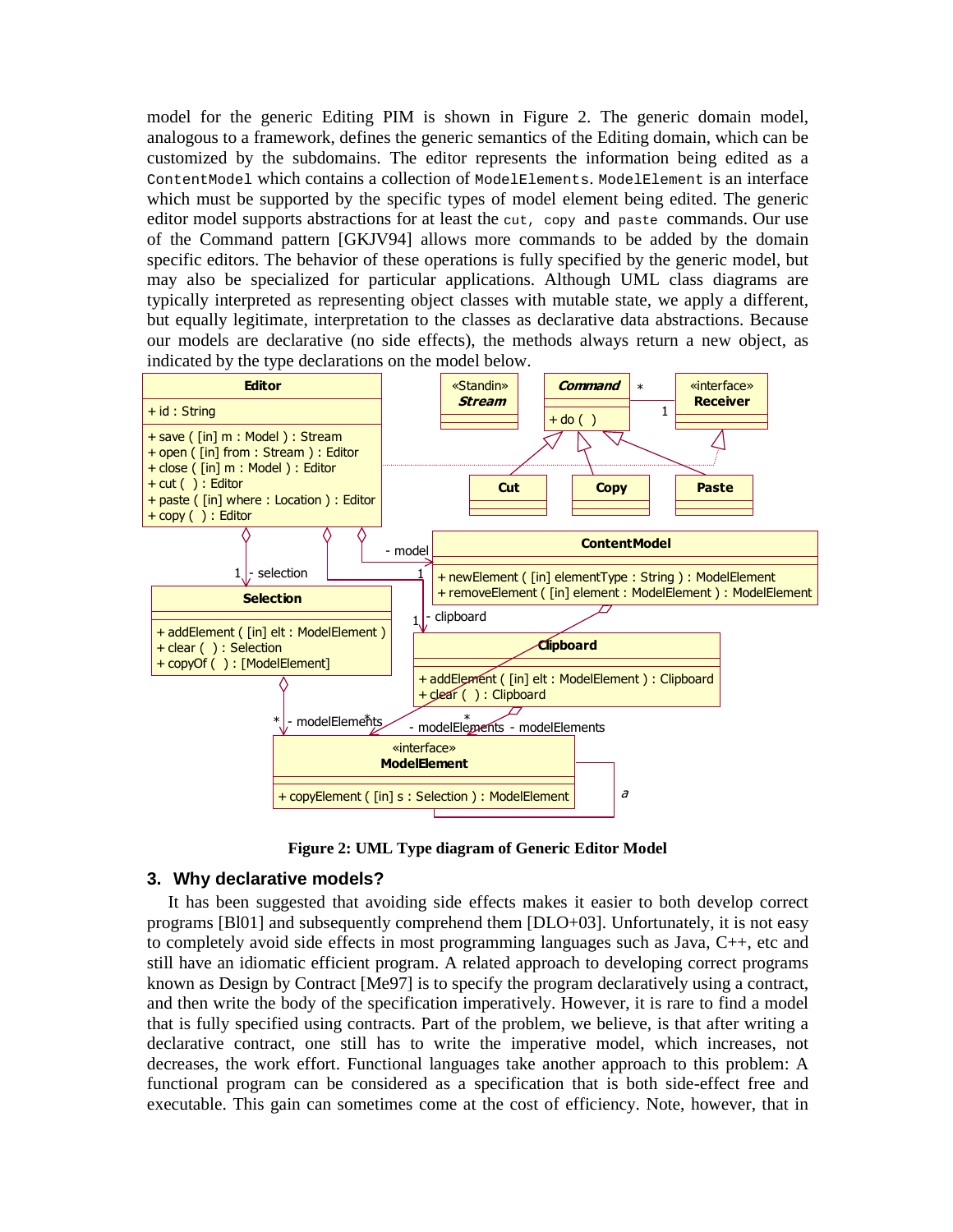MDA, the idea is to develop the PIM with correctness, rather than efficiency, being the main criterion. Efficiency is addressed when transforming the PIM to a PSM. For this reason, we believe that functional language may be highly suitable for specifying the PIM. Functional languages also have a long history of research into program transformation [Da82], [BW89]. We hope to leverage off some of this work for transformation of the PIM to a PSM.

As a consequence of choosing a functional specification language, we can employ algebraic or equational transforms. That is, the expression (model) resulting from applying a transform is algebraically equal to the expression (model) to which it was applied. This very useful property enables us to view proofs as derivations and vice versa. An important consequence is that the resulting synthesized efficient model is correct by construction. Furthermore, because the derivations are also expressed in the same language, every intermediate stage in the derivation is also a valid program, in contrast to imperative formal methods such as Z [Ja96].

By choosing a specification language with powerful language capabilities such as higher order functions, lazy evaluation, type inference, pattern matching, etc. we hope to make the specification process itself more productive.

# **4. Declarative models in Haskell**

-

Our first candidate specification language has been Haskell. Haskell is a freely available modern functional programming language [Ha]. In Haskell, types such as Editor, Model and others become abstract data types  $(ADTs)$  that are captured as modules<sup>1</sup>. For example, the Editor module might be defined:

```
module Editor (Editor, save, open, close, copy, cut, paste) where
import Selection 
import ContentModel 
import Clipboard 
data ModelElement modelElementT => Editor modelElementT = 
       Editor { 
            name :: String, 
            model :: ContentModel modelElementT, 
           selection :: Selection modelElementT,
            clipboard :: Clipboard modelElementT 
 } 
<… function definitions here …>
```
The ADT is defined inside a module, denoted by the keyword module. It exports the Editor type and the functions save, open, close, copy, cut, paste. The imports import all the dependent ADT modules, analogous to class imports in Java. The data part defines the fields or attributes of an Editor type. There are 4 fields, name, model, selection, and clipboard. The modelElementT is a type parameter, analogous to the type parameter that is used when defining generics in Java. The type parameter is qualified by requiring any specific type that instantiates the type parameter to be in the ModelElement typeclass (The OO analogue of this is requiring that the type supports the ModelElement interface). Thus, interfaces in the model become type classes in Haskell. Types in the ModelElement typeclass must have the copyElement function defined. This is stated as follows:

<sup>&</sup>lt;sup>1</sup> There are object-oriented declarative languages such as O Haskell [OH] which provide direct support for OO concepts such as methods and inheritance, while still retaining all the feature of functional programming. To simplify the presentation, we will just use ordinary Haskell in this paper. The core of our idea is not affected.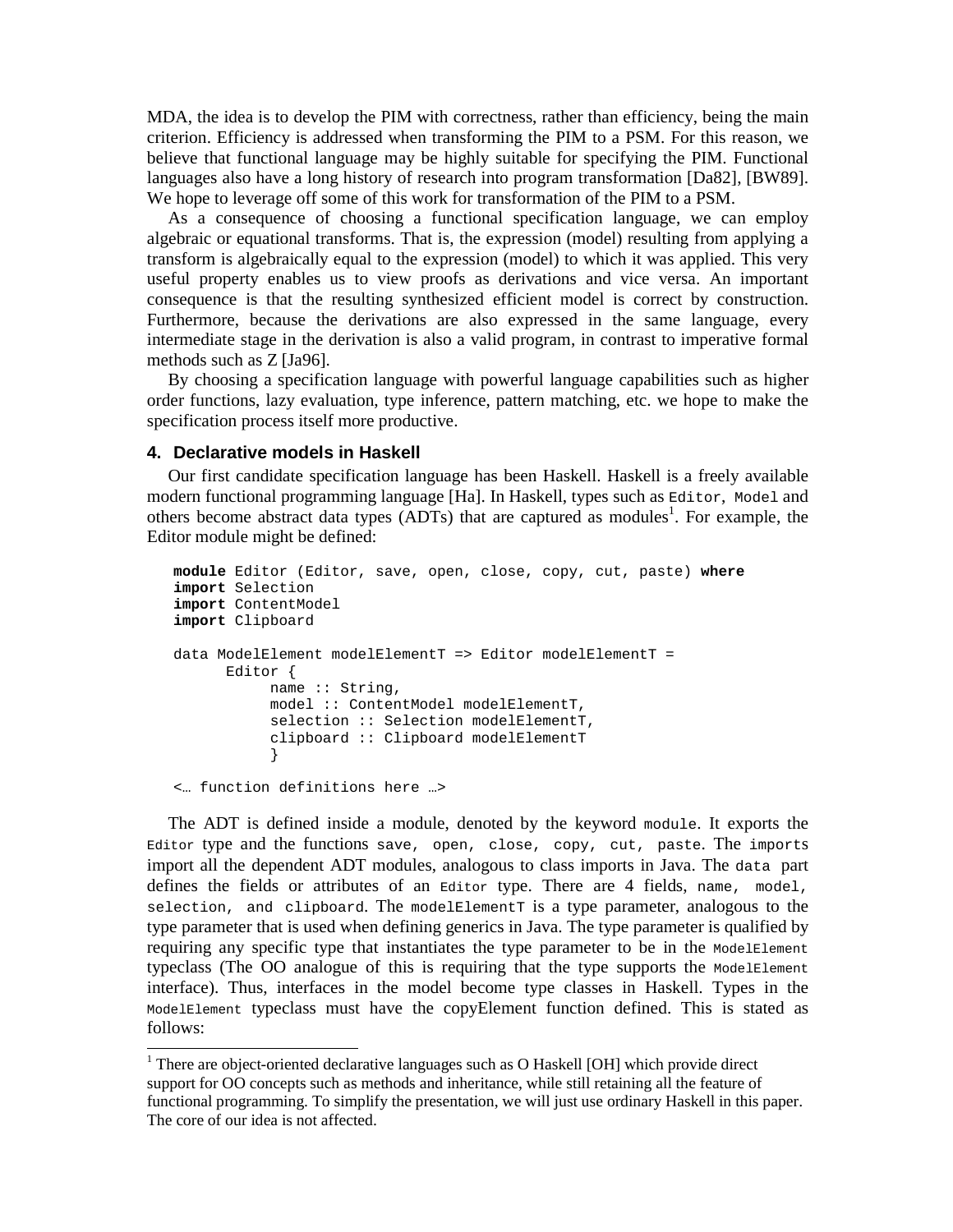```
class ModelElement modelElementT where
    copyElement :: modelElementT -> Selection -> modelElementT
```
Note that all of this code can be generated straightforwardly from the UML type diagram of Figure 2.

As mentioned earlier, we ought to be able to use this framework to build a simple text editor and indeed we can do this by specializing the generic model.

## **4.1. Step 1: Specializing the Generic Domain Model**

By specializing the generic Editing domain model shown earlier to particular applications (Step 1 in Fig. 1) we get domain specific editors<sup>2</sup>. For example, in a logic circuit editor the ModelElements become AND, OR, NAND Gates, Buses, and Timers, there might be attributes such as output, input1, input2, etc. For a state model editor the ModelElements might be State, Transition, Action (perhaps subtyped as EntryAction and ExitAction), with attributes like name, actions, guards, incoming, and outgoing, substates, etc. A third example might be a text editor, with its metamodel shown in Figure 3. The metamodel shows that Letter implements the ModelElement interface. Also, the association a' between Letter instances derives from the generic parent association a between model elements. (In general, there can be any number of specializations of the generic association).



**Figure 3: Specialization of generic model element for text** 

#### **4.1.1. Specializing ModelElement**

-

It is easy to see that the representation above is quite unwieldy when it comes to text. We are not making use of the linearity property of text. That is, a Letter is associated with at most one other Letter (to its right). Put another way, if we were writing a text editor from scratch, it is unlikely that we would chose to represent the text as a graph of letter nodes. Instead a more direct linear form, such as an array or list is likely to be used. However, the rest of the model, which presumably provides functionality and services that we desire, not to mention all the other domains upon which this domain depends, expect to be able to interact with the model via the given graph based interface. This is achieved by defining an implementation of the Letter ADT that is based on lists, instead of graph nodes, and is an example of what we mean by specialization of the domain model.

**module** TextAsList (Letter, singleLetter, newLetter, char, fontName, next, set\_next) **where import** ObjectGraph

 $2^2$  The double use of the word domain here is somewhat unfortunate. The Editing domain is not to be confused with the *application* domains in which the editor will be specialized to operate.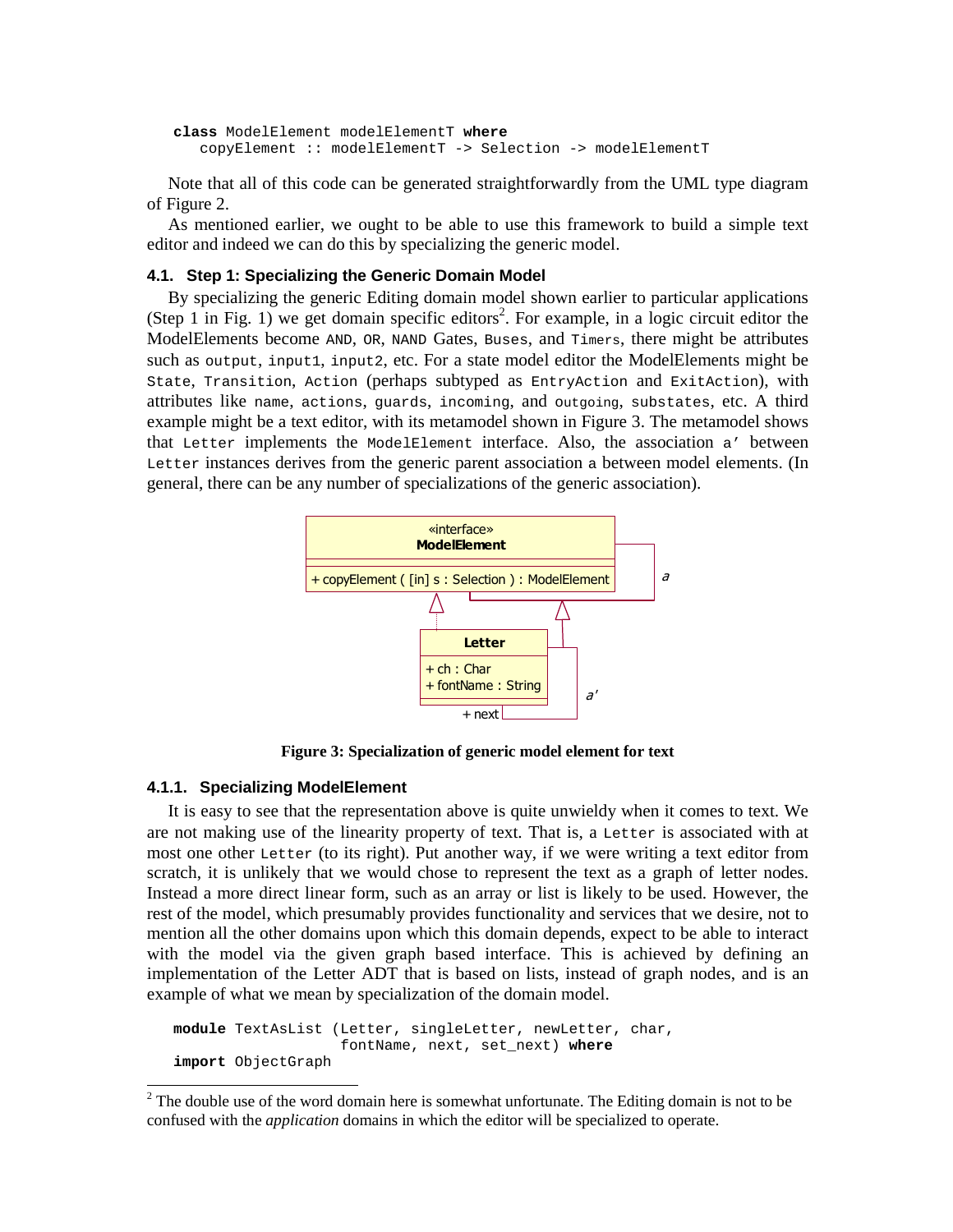```
type Letter = [LetterData] -- actual letter is the first elt in the list 
-- it is done this way to create the impression of a graph of nodes. 
data LetterData = LetterData { 
               m_char::Char, 
               m_fontName::String, 
               } deriving Show 
singleLetter :: Char -> String -> Letter 
-- construct the actual letter and place it in a singleton list 
singleLetter char fontname = [LetterData char fontname] 
newLetter :: Char -> String -> Letter -> Letter 
-- construct actual letter and prefix to the front of the existing text 
newLetter ch fontName next = (LetterData ch fontName) : next 
char = m_char . head 
fontName = m_fontName . head 
next = tailset_next letterData:_ nextLetter = letterData:nextLetter
```
In this implementation of the ADT, a Letter is defined as a list (sequence) of LetterData objects. In order that we can access the "next" letter in the sequence, the actual letter is just the first element in the list (head). The remainder of the list is the tail of the list. In order to get for example the m\_char attribute, the corresponding accessor function, char, first accesses the head of the list, and then applies the built-in  $m_{\text{char}}$  accessor. This is written in Haskell using the function composition operator '.'. The fontName accessor is defined similarly. (Note that function application in Haskell is denoted by adjacency. That is,  $f \times$  is f applied to  $\infty$ .) Because there is no destructive update, the "setters" (for example set\_next) will just return a new instance. Two constructor methods are provided, newLetter and singleLetter.

As an example of using the ADT interface, the model representing the string "cat" with 't' in Times Roman and the rest in Arial font would be constructed with the following function calls:

newLetter 'c' "Arial" (newLetter 'a' "Arial" (singleLetter 't' "Times"))

Note that in a functional language, the expression above is not merely a sequence of calls to construct the string but a term that represents the string itself. We make use of this very important property when carrying out proofs of correctness of some of our transforms.

#### **4.1.2. Specializing Selection**

As another example of specializing the generic domain model, consider the copy method in Editor. Figure 4 is a sequence diagram for the method.

A typical scenario for its usage is as follows: A user selects multiple diagram elements on the screen (perhaps by stretching a bounding box), the GUI Controller (part of the MVC pattern) repeatedly adds elements to the selection – using selection. add(element). When done, the user might select the Copy menu command or use Ctl-C, or whatever other option the GUI provides. At that point, the controller calls copy on the editor, which then asks the selection for a copy of its elements (returned as a list, cp). Then the editor asks the clipboard to clear itself in preparation for pasting elements to it, and paste is called next. Finally, the selection is also asked to clear itself.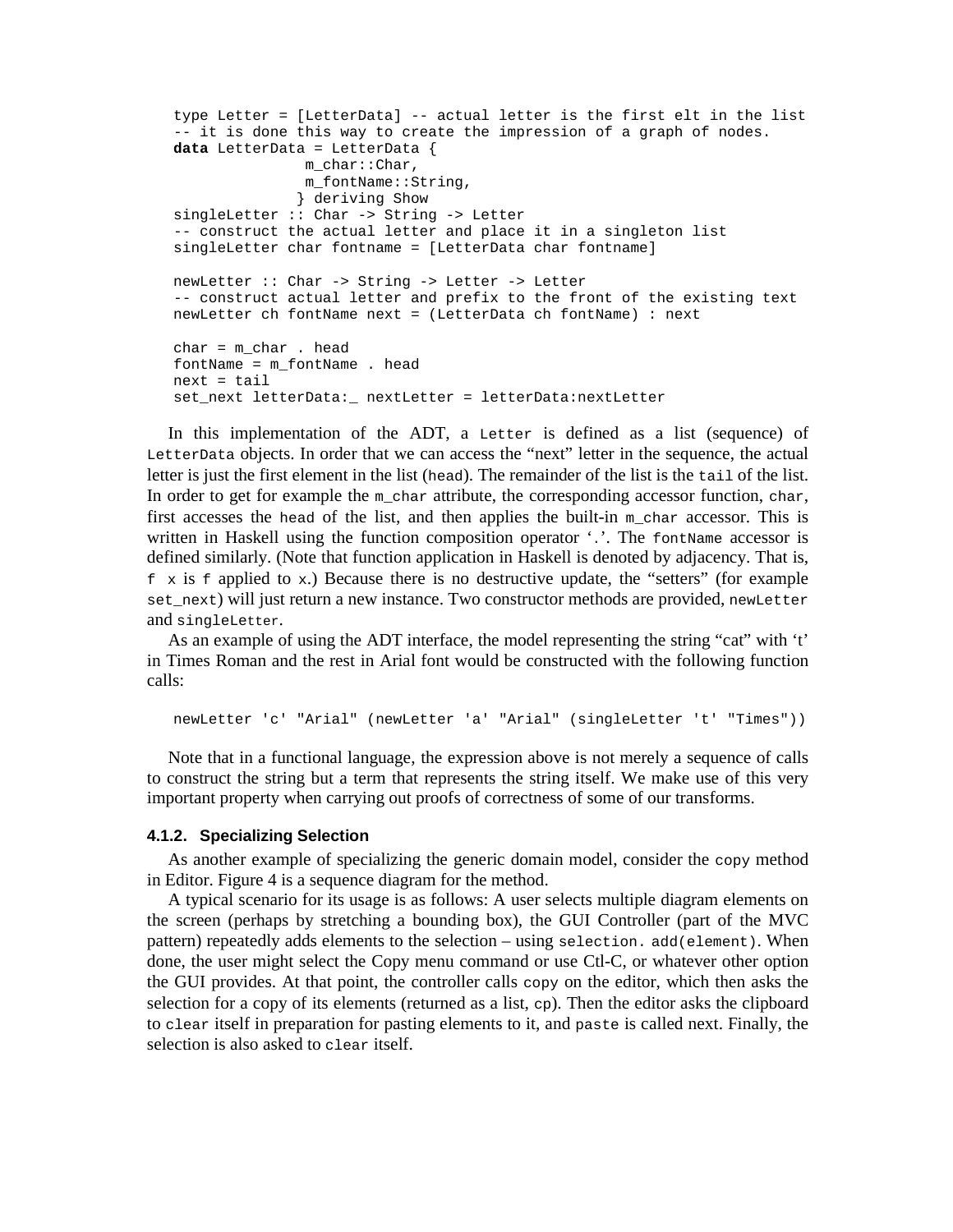

**Figure 4: Sequence diagram** 

The goal of the  $_{\rm copyTo}$  method on selection is to make a properly terminated copy of the graph of model elements contained in the selection. By "properly terminated" we mean that the associations to the other graph elements are only included if those other elements are themselves part of the selection. Below is (part of) the definition of the Selection ADT:

```
module Selection where
import Text -- or State or ... 
type Selection modelElementT = [modelElementT] 
newSelection = [] 
addElement element selection = element:selection 
toList = id
```
This is just defining the addElement "method" as the builtin Haskell operation to prefix an element to a list  $(.)$ ; The tolast method is just the identity function.

Now consider the definition of the copy To function. Given a definition of an Element (like for example the ones for State, or Letter above), we can generate the copy To function in the following way: Each element in the source is copied over including its primitive attributes. However, other elements to which the given element is associated are copied over only if they also lie in the source. This ensures that only the given subgraph is copied over<sup>3</sup>.

A fully generic definition of copy requires the use of reflection or generic programming [HJ03, RJ03]. A function uses reflection to access meta-information: in this case copyElement needs access to the type information about the content model and its associations. Generic programming provides exactly this kind of polymorphism through the definition of type-indexed values: a function that includes generic cases for different kinds of types can be applied to any specific type. We have not yet applied generic programming in our implementation, but have instead created the required specialized copyElement function manually. The pattern for creation of the copy functions is given below:

```
copyTo src dest = dest ++ copyOf src 
copyOf selection = [copyElement elt selection 
                        | elt <- stronglyRootedElementsOf selection]
```
-

 $3$  To simplify the presentation, we are assuming an acyclic object graph. General graphs can be handled using Haskell's graph library module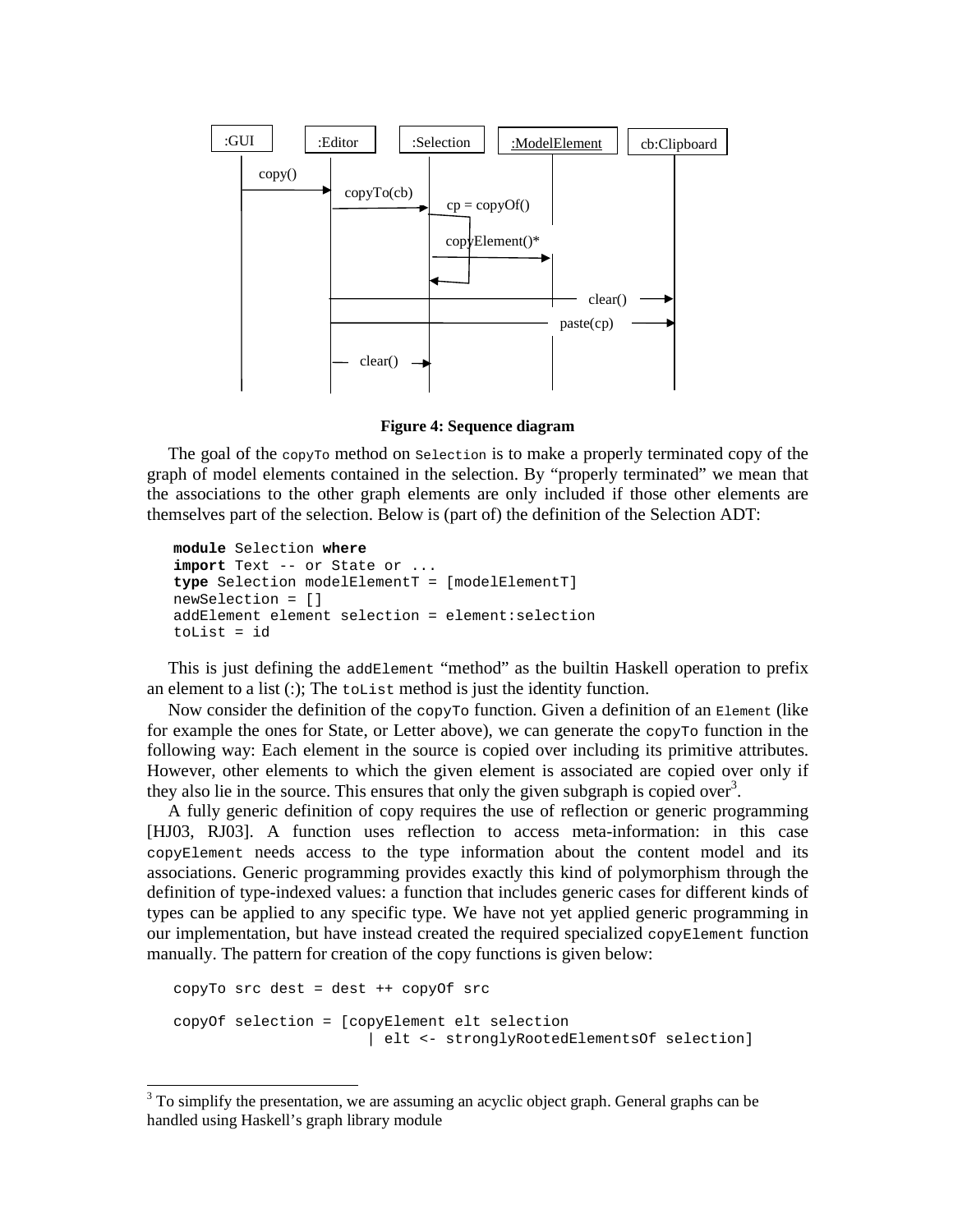```
copyElement elt selection = 
   let assoc1Val = confirm (assoc1 elt) selection 
       assoc2Val = confirm (assoc2 elt) selection 
       ... 
       assocnVal = confirm (assocn elt) selection 
    in 
      elt{assoc1=assoc1Val, assoc2=assoc2Val,...,assocn=assocnVal}
confirm (Just val) set = 
   if (val `elem` set) then Just (copyElement val set) else Nothing 
confirm Nothing set = Nothing
```
copyTo appends a copy of  $src$  onto dest (using the list concatenation operator  $++$ ).

copyOf looks at each strongly rooted element (that is, elements in the object graph that do not have any association links between them. The roots however serve as the point to navigate to the rest of the connected component of the object graph) and calls copyElement on that object.

 $\text{copyElement}$  looks at the object at the other end of each association link (assoc1... assocn) from the current object and copies it only if it is also contained in the selection. (`elem` is the membership function for a list. ). Just and Nothing are data constructors belonging to the Maybe monad. They permit an association to either be empty or hold a value, somewhat analogous to the use of null vs. an object reference in Java.

Based on this template, we see that in the case where the ModelElement is a Letter, the specialization of copyElement for a Letter would be:

```
copyElement letter selection = 
   let nextVal = if ((next letter) `elem` selection) 
                  then copyElement (next letter) selection 
                  else Empty 
   in letter{next=nextVal}
```
## **4.2. Proof of Correctness**

Our ultimate goal is to be able to transform models via equational derivation, rather than proofs after the fact. However, by making use of the property that proofs and derivations in a functional language are two side of the same coin, we hope to discover useful methods of derivation by studying their proofs. In order to prove the correctness of the above implementation of a Letter ADT as a list we first define an implementation of the ADT which is a direct representation of the object graph. Then we induct over expressions such as the one for "cat" shown earlier, and show their equivalence in the two implementations. Space does not permit us to go into the details here. However, the proofs of this and the other transformations in this paper, as well as the complete executable code for the example are available from the authors. Having satisfied ourselves of the relationship between the external interface and internal representation, we can (with care) use the more direct list based representation when convenient.

Next we look at transformations that figure in the step of converting the PIM to a design PIM, which was identified as the  $2<sup>nd</sup>$  step in Figure 1.

#### **4.3. Step 2: Optimizing the Specialized Domain Models**

While the definition of Selection above (and the contained method copy) by straightforward specialization of the generic model does the job, it is not the most efficient. If we know that a selection of letters in a text document must be contiguous (as it is in most text editors like Notepad or Word), there are some domain specific optimizations we can make. Firstly, because the selection is contiguous, there can only be one strongly rooted component. So when an element is added to the selection, we know that it is linked to the first (or last)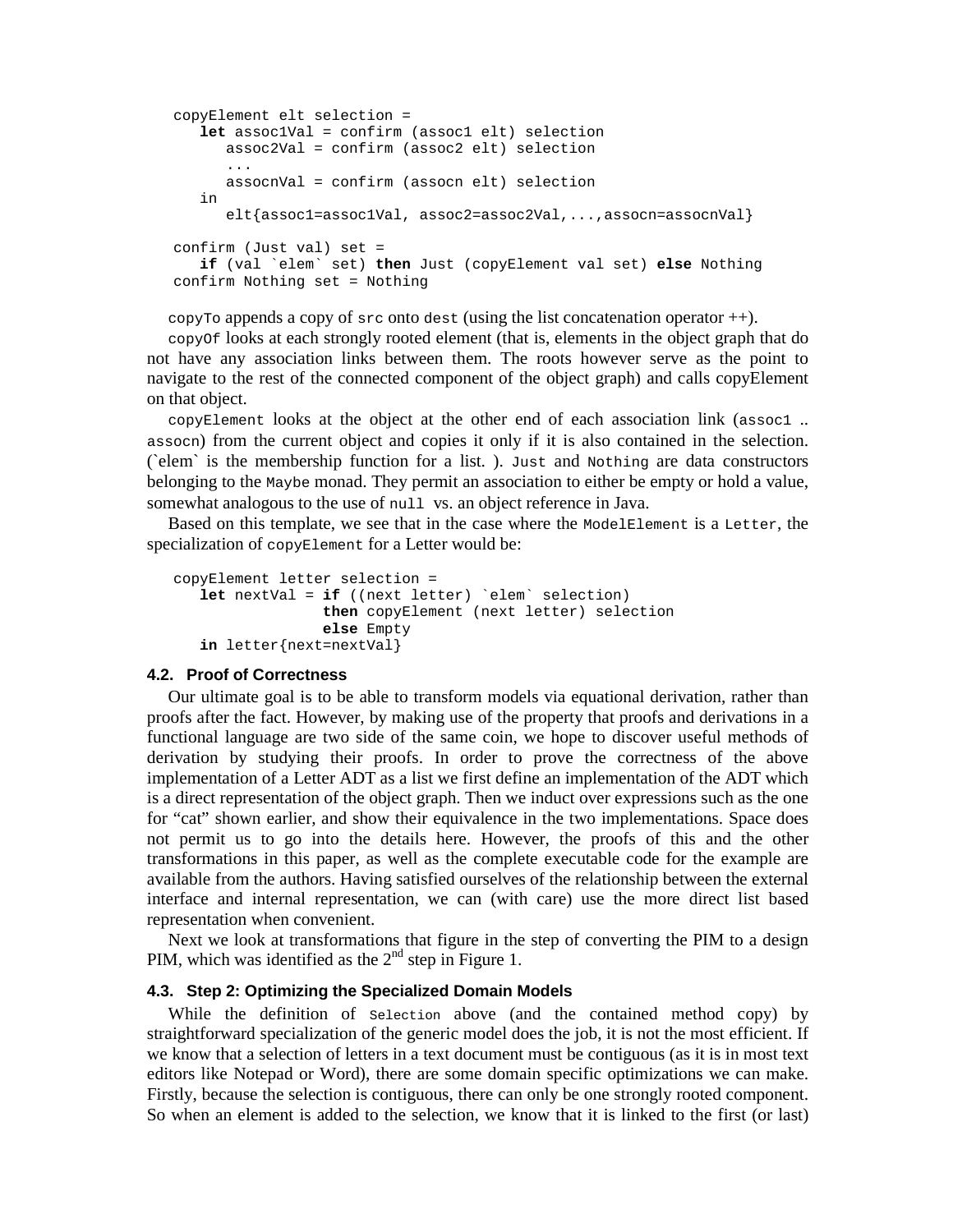element already in the selection. This permits us to eliminate a list of multiple components, and represent the selection by just two pieces of information: namely, the first letter of the selection and its length. The relevant code is shown below:

```
data Selection = Selection{firstLetter::Letter, len::Int} 
_JUNK = (singleLetter 'x' "x") 
newSelection = Selection _JUNK 0 
addElement selection letter = 
    selection{firstLetter = possUpdated1stLetter, len=length letter} 
   where 
       possUpdated1stLetter = 
         if (len selection) == 0 -- if it's a new selection
          then letter 
          else if (length letter) == (len selection) + 1 
               -- if the selection is being extended to the left 
               then letter 
               -- else extend to the right, don't change firstLetter 
               else (firstLetter selection) 
      newLength = (len selection) + 1 -- always update the length!
```

```
This also means that copy of has to deal with only one element:
copyTo selection dest = copyOf selection ++ dest 
copyOf selection = [copyElement (firstLetter selection) selection] 
Secondly, instead of a test and copy of each element in the chain, copyElement can just
```
perform a block copy of the required letters:

copyElement letter selection = take (length selection) letter

where take n returns the first n elements of a list. This kind of optimization that crosses encapsulation boundaries is difficult to do in an imperative setting because of possibility of global state update. Note also that this optimized definition of the Selection ADT is algebraically derivable from the original (given the conditions stated above, namely that the ADT interface is restricted to singleton selections)

Finally as a further example of domain specific optimization, if the text editor is a very simple one in which individual characters cannot differ in font (e.g. as in an editor like Notepad), we can eliminate the font attribute completely and replace LetterData in

```
type Letter = [LetterData]
```

```
by the character type (Char). In Haskell, String = [Char], so we end up with 
type Letter = String
```
Since we no longer have position information, we would of course revert back to the original definition of Selection as a list. Again it is possible to algebraically derive this transformation.

# **5. Future Work**

The example presented in this paper was intended to provide a flavor of the approach we are investigating. Though the example is rooted in something "real world", we have not addressed issues of scale and usage. For example, transformations of the type we have shown will need to be carried out many times in the process of mapping to an implementation. In order to capture design patterns as transformations, as suggested by Tokuda and Batory [TB95], we would need to be able to "chunk up" several derivation steps into one. This is where we think good proof assistants will come in useful. We would also like to be able to synthesize solutions rather than attempting to derive them after the fact.

Good tool support to carry out transformations and manage libraries of transformations is going to be essential. We plan to look at tools such as MAG [MS] and XT [JVV01] from the program transformation world.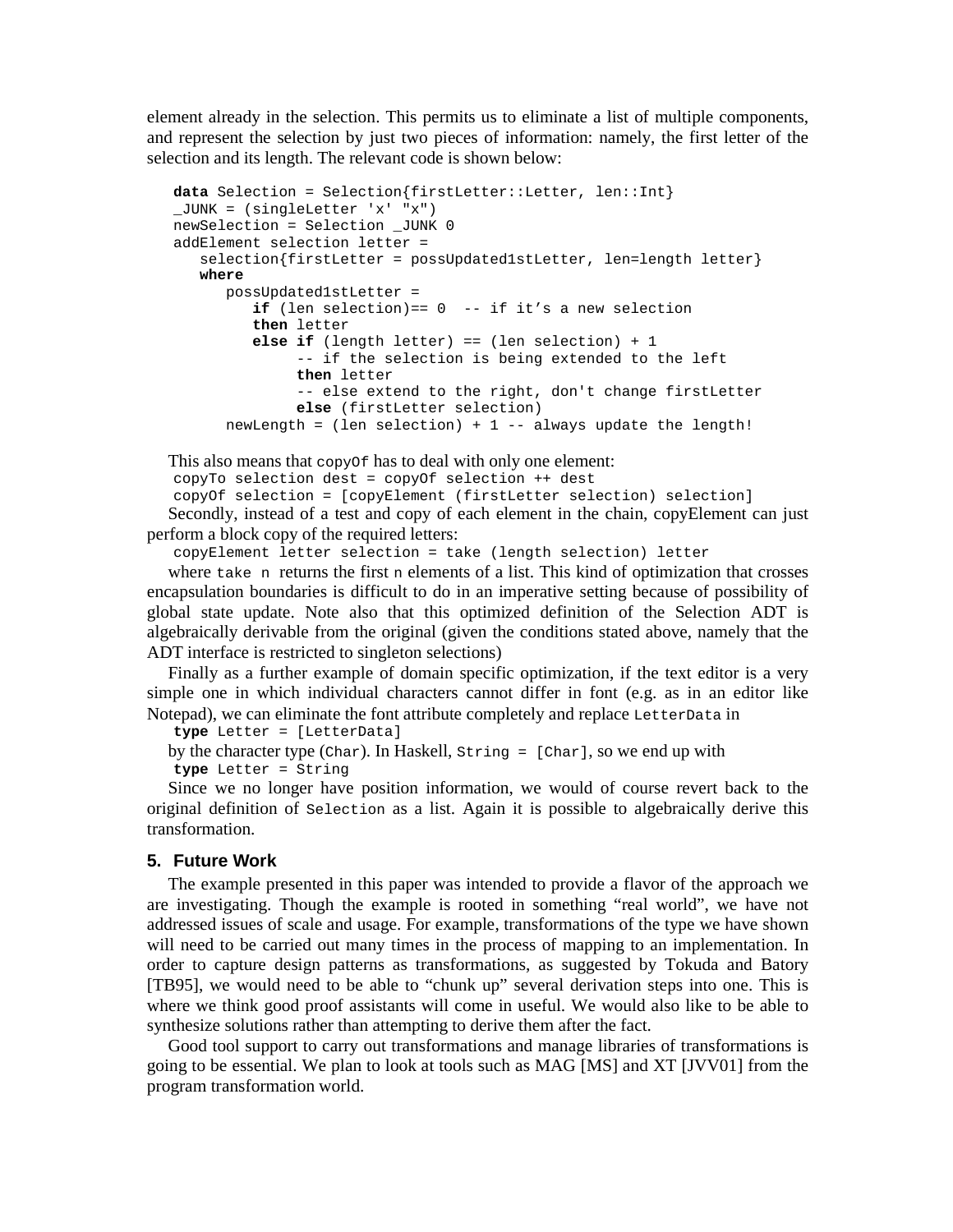We would also like to investigate "fusion" languages such as Scala [OAC04] and O Haskell [No99] that provide support for OO concepts such as classes and inheritance within a functional programming paradigm. This would make for a smoother conversion from OO models (defined for example in a declarative UML subset) to the specification language. We hope to be able to use one of the model transformation tools such as GMT[BEW03] for this purpose.

## **6. Related Work**

Our work shares the same goals as much of the work in the fields of domain modeling and of MDA. The MIC group at Vanderbilt has been very active in the area of model transformation and aspect weaving. For example, [SAL+03] uses graph grammars to transform domain models. However, their emphasis is primarily on structural transformation. We believe that transforming behavior is at least as important as transforming structure. Also, they do not discuss how to prove or derive their transformations. Gray et.al. [GZL+04] apply transformation rules to legacy code using the DMS toolkit from Semantic Designs [SD]. However, their goal is reverse engineering rather than forward synthesis.

The primary difference is in our use of declarative models, and of algebraic transforms on those models. Also, to the best of our knowledge, there has not been extensive work in the MDA arena on specializing generic models.

Functional programming has a long history of work in program transformation [Da82]. Almost every book on functional programming has a chapter or two on program synthesis [BW89], [Th96]. But, despite the fact that transformations have been studied quite extensively in functional programming, much of the attention has been focused on reducing algorithmic complexity and not on structural or model transformation. We want to leverage such work towards solving a slightly different problem.

There is also an extensive body of work in algebraic specification [FJ92], particularly dealing with proofs of ADT implementation. However, algebraic specifications are not in general executable. We believe that executability is very important for the purposes of validation.

## **7. References**

- [BGK+97] D. Baumer, G. Gryczan, R. Knoll, C Lilienthal, D Riehle, H Zullighoven, "Framework Development for Large Systems", *Communications of the ACM, V 40, #10*, Oct. 1997.
- [Bl01] J Bloch, *Effective Java Programming Language Guide*, Addison-Wesley, 2001.
- [BW89] R. Bird, P. Wadler, *Introduction to Functional Programming*, Prentice Hall, 1989
- [Da82] J. Darlington, "Program Transformation", in *Functional Programming and its Applications*, Cambridge Univesity Press, 1982.
- [DLO+03] J. J. Dolado, M. Harman, M. C. Otero, L. Hu, "An Empirical Investigation of the influence of a type of side effects on Program Comprehension", *IEEE Trans. On Software Engineering*, V 29, #7, July 2003
- [FJ92] L Feijs, H Jonkers, *Formal Specification and Design*, Cambridge Univ. Press, 1992.
- [Fr03] D. Frankel, *Model Driven Architecture*, Addison-Wesley, 2003.
- [GHJV94] E. Gamma, R. Helm, R. Johnson, J. Vlissides, *Design Patterns: Elements of Reusable OO Software*, Addison Wesley, 1994